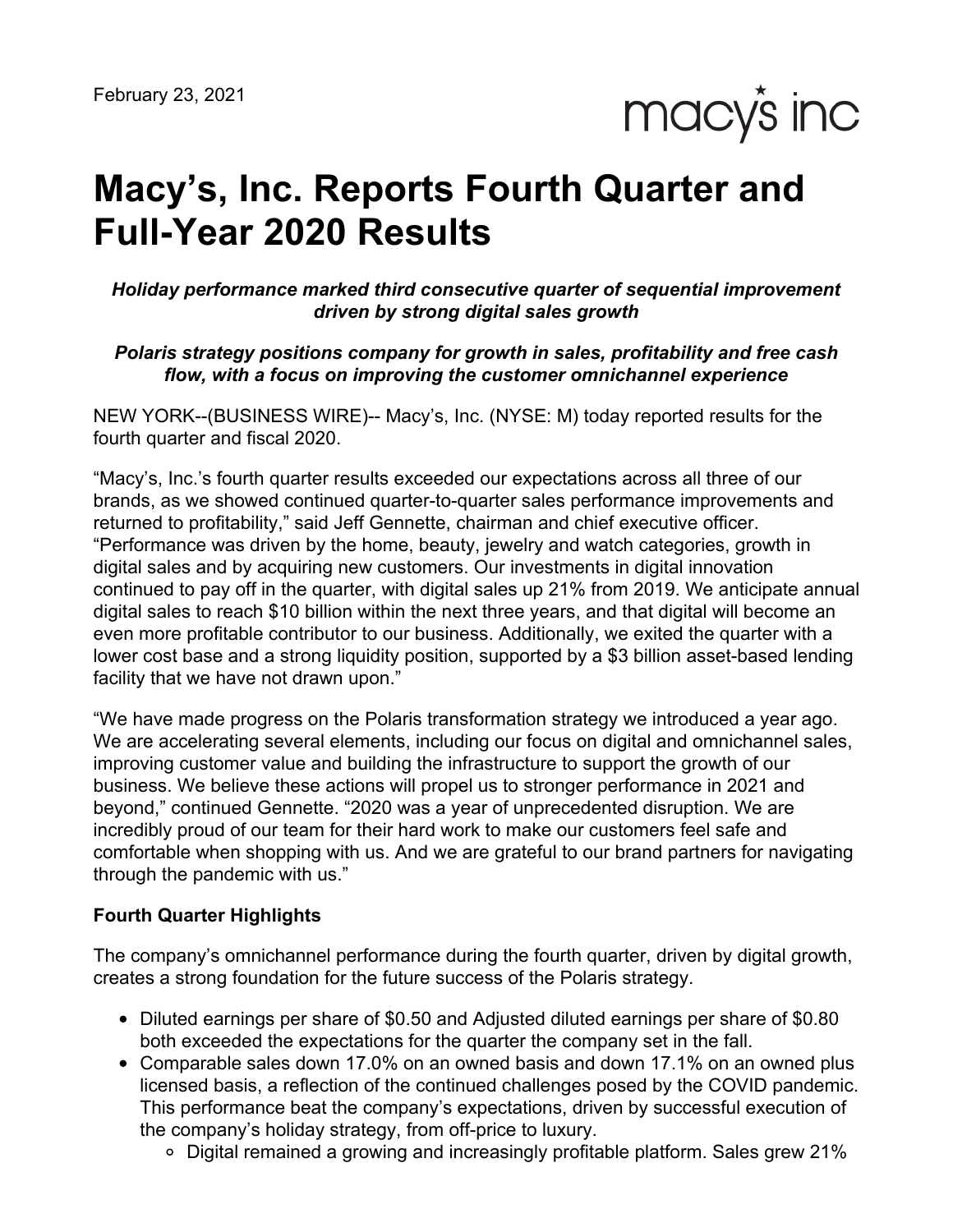over fourth quarter 2019, with digital penetration at 44% of net sales.

- $\circ$  Approximately 25% of Macy's digital sales were fulfilled from stores, including curbside pickup and same-day delivery.
- The company's Star Rewards Loyalty program saw a 45% increase of its Bronze tier members in 2020, an essential part of its under-40 strategy.
- Net credit card revenue of \$258 million up \$19 million from fourth quarter 2019.
- Gross margin for the quarter was 33.7%, down 310 basis points from fourth quarter 2019.
	- Delivery expense increased approximately 300 basis points from the fourth quarter of 2019, partially due to holiday surcharges.
- Inventory down 27% from fourth quarter 2019.
	- Aggressively addressed slow-selling merchandise, reduced excess inventory levels and improved visual presentation in stores.
	- Exited the year in a healthy inventory position.
- Selling, general and administrative ("SG&A") expense of \$2.0 billion; improved \$464 million from fourth quarter 2019.
	- $\circ$  SG&A as a percent of sales was 30.2%, generally in line with the fourth quarter of 2019.
	- Illustrates efficient execution of expense management.
- Ended the year with a strong liquidity position and continued de-levering of the balance sheet.
	- Approximately \$1.7 billion in cash as of the end of the year, benefiting from efficiencies gained in working capital and a refocusing of capital spend on highest priority projects.
	- Retained approximately \$3 billion in untapped capacity in the company's revolving asset-based credit facility.
	- Repaid approximately \$530 million of debt in January 2021 at maturity.

# **Polaris Strategy Update**

"The Polaris strategy proved to be a critical enabler of our performance in 2020, allowing us to adapt and innovate with agility during the pandemic. Early actions guided by Polaris helped us broaden fashion categories, including home, beauty and casual apparel, and improve the digital experience. Additionally, the cost controls we committed to in February were key in helping us weather the pandemic. When we needed to make hard choices on our investments, Polaris gave us the clarity to focus first on the areas most critical to growth," concluded Gennette.

The company is updating its Polaris strategy to accelerate growth as a digitally led, omnichannel retailer while improving profitability and returning to cash flow growth.

# **2021 Guidance**

Macy's, Inc. anticipates 2021 as a recovery and rebuilding year as the company sets a foundation for growth. The company's annual guidance contemplates continued pandemicrelated challenges in the spring season with momentum building in the back half of 2021.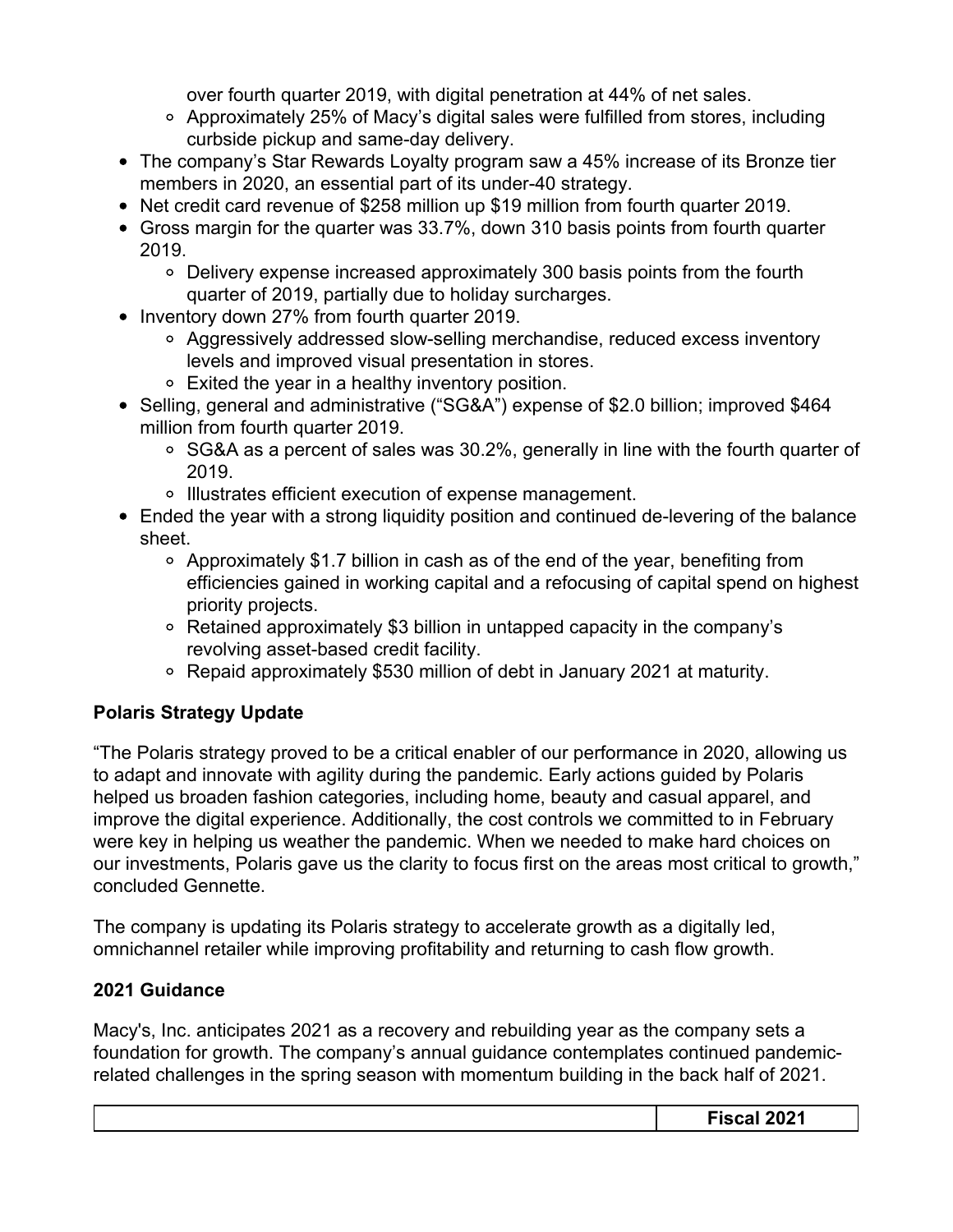| <b>Net sales</b>                    | $$19.75B - $20.75B$ |
|-------------------------------------|---------------------|
| Adjusted diluted earnings per share | $$0.40 - $0.90$     |
| <b>Asset sale gains</b>             | \$60M - \$90M       |

#### **Conference Call and Webcasts**

A webcast of Macy's, Inc.'s call with analysts and investors to report its fourth quarter and fiscal year 2020 sales and earnings will be held today (February 23, 2021) at 8:00 a.m. ET. Macy's, Inc.'s webcast, along with the associated presentation, is accessible to the media and general public via the company's website at [www.macysinc.com/investors](http://www.macysinc.com/investors). Analysts and investors may call in on 1-800-458-4121, passcode 4263363. A replay of the conference call and slides can be accessed on the website or by calling 1-888-203-1112 (same passcode) about two hours after the conclusion of the call. Additional information on Macy's, Inc., including past news releases, is available at [www.macysinc.com/pressroom](http://www.macysinc.com/pressroom).

Macy's, Inc. is scheduled to present at the Bank of America Merrill Lynch Consumer and Retail Technology Conference at 8:30 a.m. ET on Tuesday, March 9, 2021. Media and investors may access a live audio webcast of the presentation at [www.macysinc.com](http://www.macysinc.com) on Tuesday, March 9, 2021. A replay of the webcast will be available on the company's website.

#### **Important Information Regarding Financial Measures**

Please see the final pages of this news release for important information regarding the calculation of the company's non-GAAP financial measures.

#### **About Macy's, Inc.**

Macy's, Inc. (NYSE: M) is one of the nation's premier omni-channel fashion retailers. The company comprises three retail brands, Macy's, Bloomingdale's and Bluemercury. Macy's, Inc. is headquartered in New York, New York. For more information, please visit [www.macysinc.com](http://www.macysinc.com).

#### **Forward-Looking Statements**

All statements in this press release that are not statements of historical fact are forwardlooking statements within the meaning of the Private Securities Litigation Reform Act of 1995. Such statements are based upon the current beliefs and expectations of Macy's management and are subject to significant risks and uncertainties. Actual results could differ materially from those expressed in or implied by the forward-looking statements contained in this release because of a variety of factors, including the effects of the COVID-19 pandemic on Macy's customer demand and supply chain, as well as its consolidated results of operation, financial position and cash flows, Macy's ability to successfully implement its Polaris strategy, including the ability to realize the anticipated benefits within the expected time frame or at all, conditions to, or changes in the timing of proposed real estate and other transactions, prevailing interest rates and non-recurring charges, the effect of potential changes to trade policies, store closings, competitive pressures from specialty stores, general merchandise stores, off-price and discount stores, manufacturers' outlets, the Internet and catalogs and general consumer spending levels, including the impact of the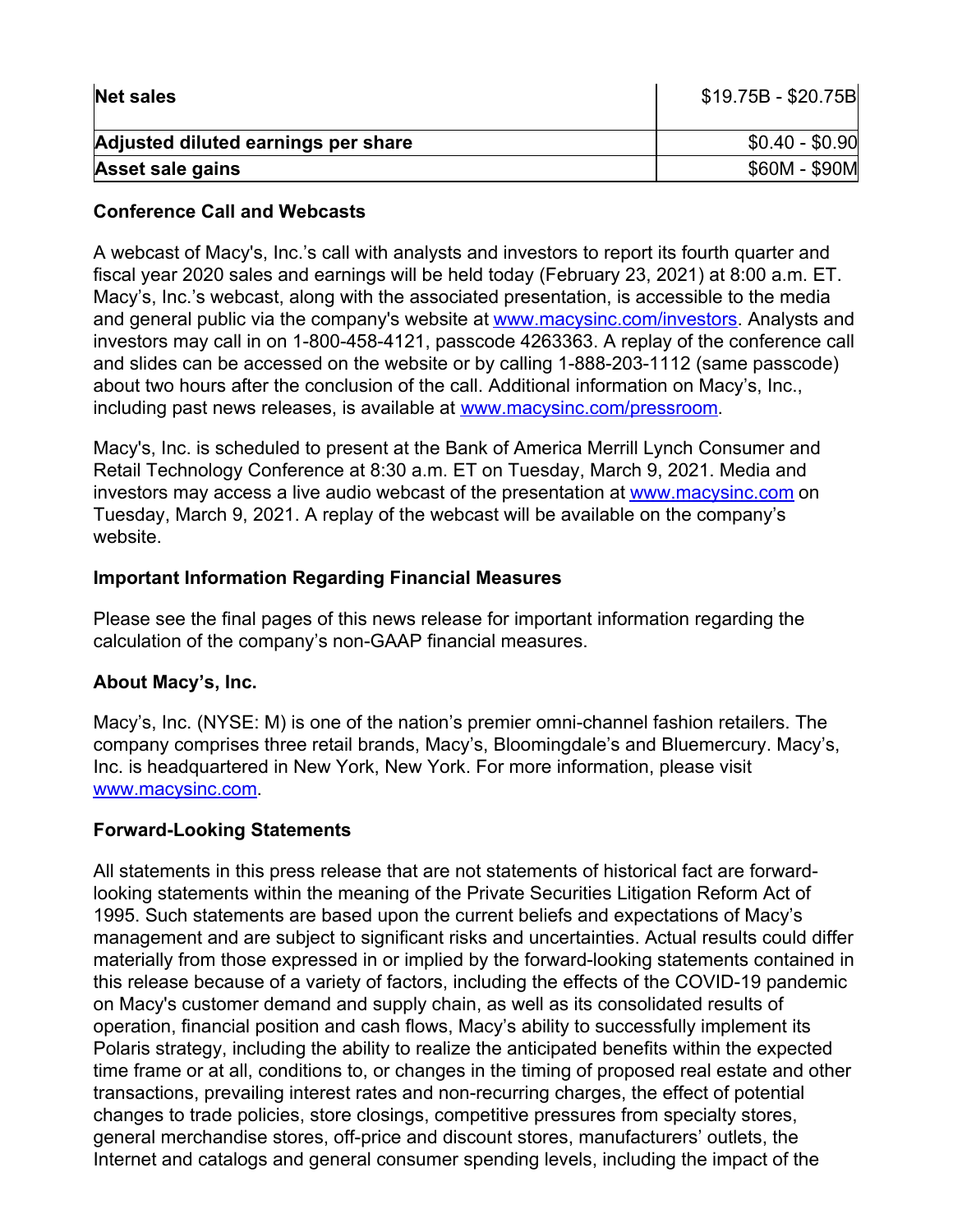availability and level of consumer debt, possible systems failures and/or security breaches, the potential for the incurrence of charges in connection with the impairment of intangible assets, including goodwill, Macy's reliance on foreign sources of production, including risks related to the disruption of imports by labor disputes, regional or global health pandemics, and regional political and economic conditions, the effect of weather and other factors identified in documents filed by the company with the Securities and Exchange Commission, including under the captions "Forward-Looking Statements" and "Risk Factors" in the Company's Annual Report on Form 10-K for the year ended February 1, 2020 and Quarterly Report on Form 10-Q for the quarterly period ended October 31, 2020. Macy's disclaims any intention or obligation to update or revise any forward-looking statements, whether as a result of new information, future events or otherwise, except as required by law.

#### **MACY'S, INC.**

#### Consolidated Statements of Operations (Unaudited) (All amounts in millions except percentages and per share figures)

|                                                              | 13 Weeks Ended<br>January 30, 2021 |          | 13 Weeks Ended<br>February 1, 2020 |             |            |
|--------------------------------------------------------------|------------------------------------|----------|------------------------------------|-------------|------------|
|                                                              | $%$ to                             |          |                                    | $%$ to      |            |
|                                                              |                                    | \$       | Net sales                          | \$          | Net sales  |
| Net sales                                                    | \$                                 | 6,780    |                                    | \$<br>8,337 |            |
| Credit card revenues, net                                    |                                    | 258      | 3.8%                               | 239         | 2.9%       |
| Cost of sales                                                |                                    | (4, 498) | (66.3%)                            | (5,266)     | (63.2%)    |
| Selling, general and administrative<br>expenses              |                                    | (2,045)  | $(30.2\%)$                         | (2,509)     | $(30.1\%)$ |
| Gains on sale of real estate                                 |                                    | 40       | 0.6%                               | 95          | 1.1%       |
| Restructuring, impairment, store<br>closings and other costs |                                    | (134)    | $(2.0\%)$                          | (337)       | $(4.0\%)$  |
| Operating income                                             |                                    | 401      | 5.9%                               | 559         | 6.7%       |
| Benefit plan income, net                                     |                                    | 17       |                                    | 8           |            |
| Settlement charges                                           |                                    | (19)     |                                    | (46)        |            |
| Interest expense, net                                        |                                    | (84)     |                                    | (42)        |            |
| <b>Financing costs</b>                                       |                                    | (1)      |                                    |             |            |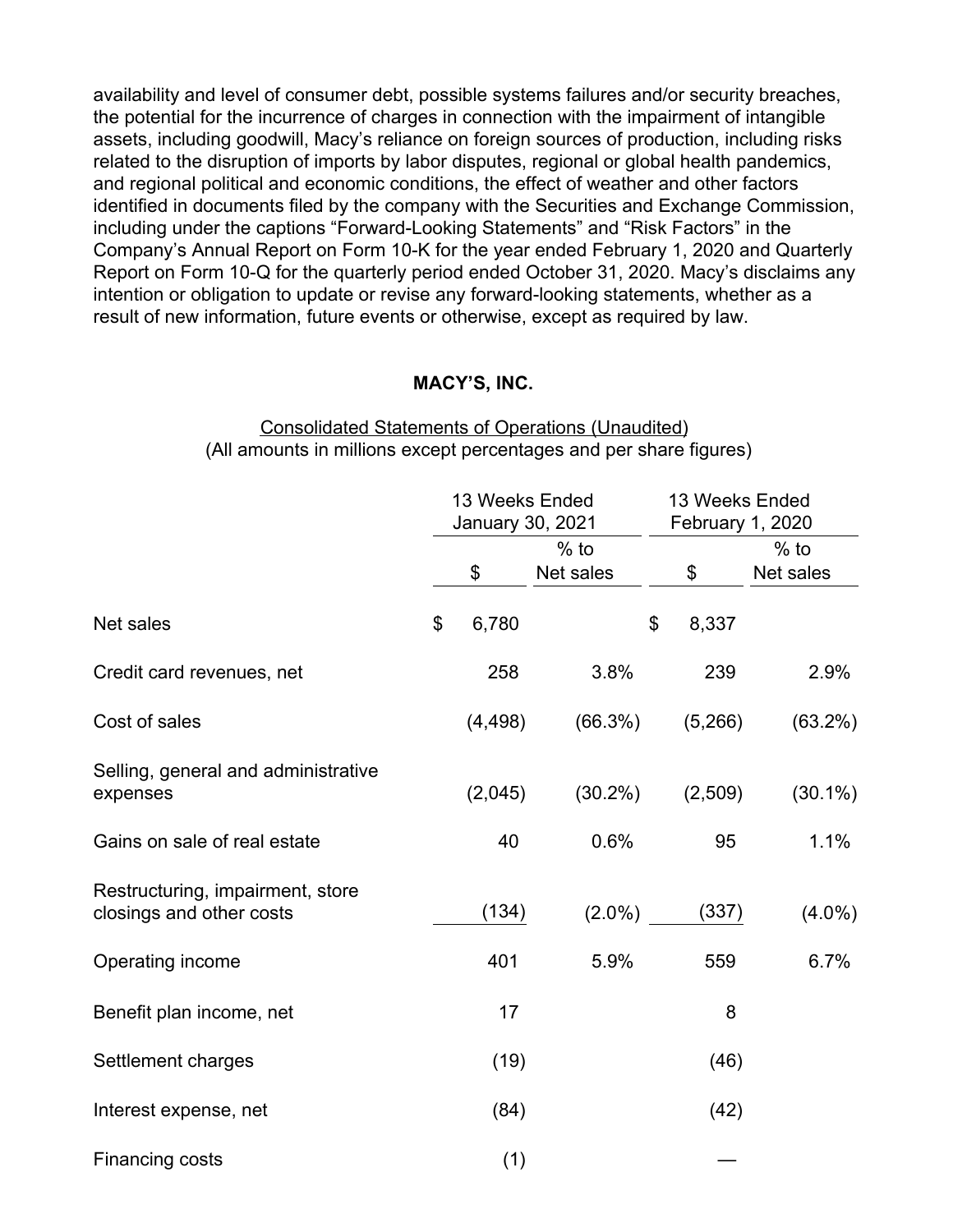| Losses on early extinguishment of debt                                                            |                |             | (30)           |       |
|---------------------------------------------------------------------------------------------------|----------------|-------------|----------------|-------|
| Income before income taxes                                                                        | 314            |             | 449            |       |
| Federal, state and local income tax<br>expense (Note 2)                                           | (154)          |             | (109)          |       |
| Net income                                                                                        | \$<br>160      |             | \$<br>340      |       |
| Basic earnings per share                                                                          | \$<br>0.51     |             | \$<br>1.10     |       |
| Diluted earnings per share                                                                        | \$<br>0.50     |             | \$<br>1.09     |       |
| Average common shares:<br><b>Basic</b><br><b>Diluted</b>                                          | 311.4<br>316.6 |             | 309.9<br>311.5 |       |
| End of period common shares<br>outstanding                                                        | 310.5          |             | 309.0          |       |
| <b>Supplemental Financial Measures:</b><br>Gross Margin (Note 3)<br>Depreciation and amortization | \$<br>2,282    | $33.7\%$ \$ | 3,071          | 36.8% |
| expense                                                                                           | \$<br>237      |             | \$<br>256      |       |

#### Consolidated Statements of Operations (Unaudited) (All amounts in millions except percentages and per share figures)

|                           | 52 Weeks Ended<br>January 30, 2021 |            | 52 Weeks Ended<br><b>February 1, 2020</b> |           |  |
|---------------------------|------------------------------------|------------|-------------------------------------------|-----------|--|
|                           | $%$ to                             |            |                                           | $%$ to    |  |
|                           | \$                                 | Net sales  | $\boldsymbol{\mathsf{\$}}$                | Net sales |  |
| Net sales                 | \$<br>17,346                       |            | 24,560<br>S.                              |           |  |
| Credit card revenues, net | 751                                | 4.3%       | 771                                       | 3.1%      |  |
| Cost of sales             | (12, 286)                          | $(70.8\%)$ | (15, 171)                                 | (61.8%)   |  |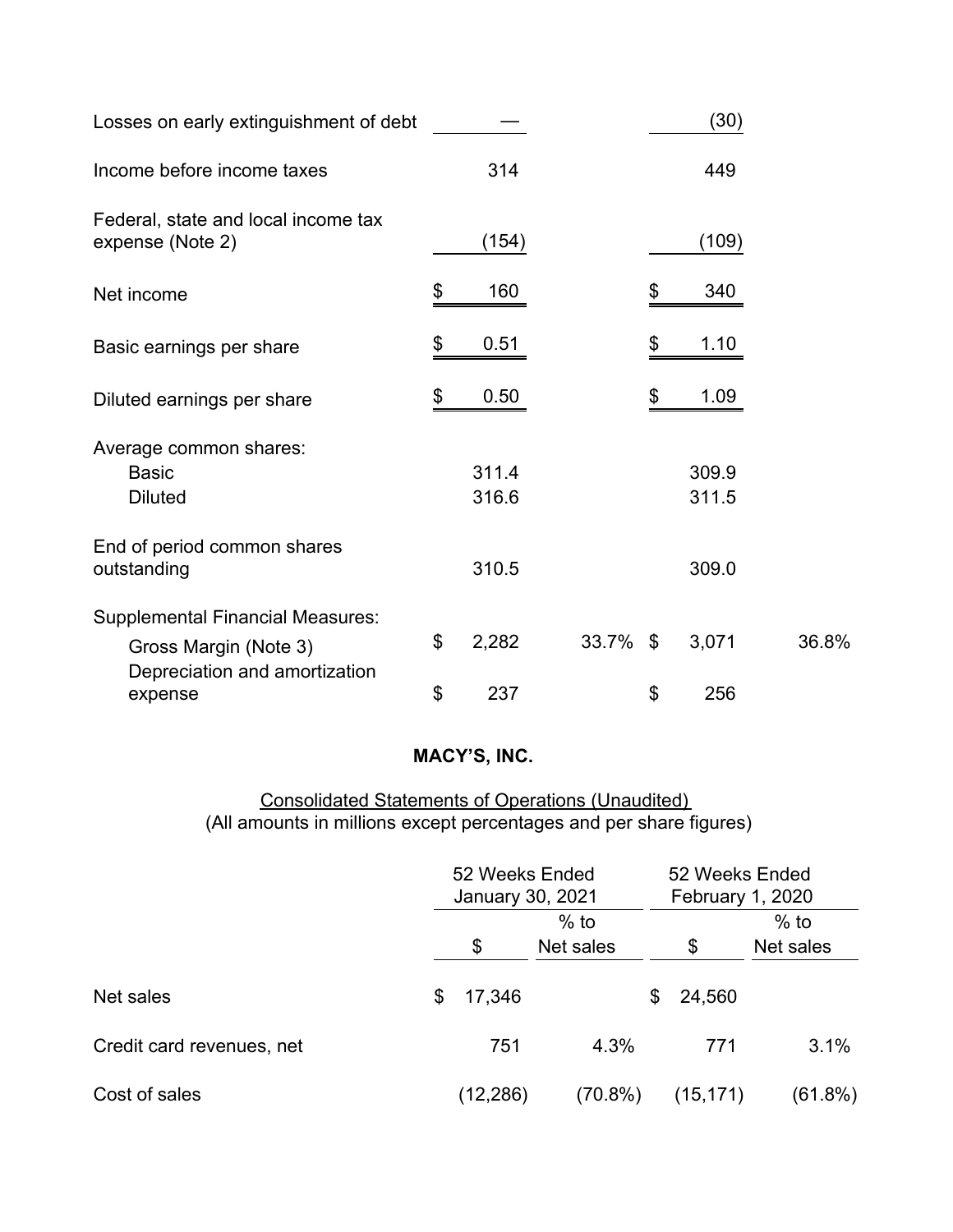| Selling, general and administrative<br>expenses                                                   | (6, 767)      | $(39.0\%)$ | (8,998)     | (36.6%)   |
|---------------------------------------------------------------------------------------------------|---------------|------------|-------------|-----------|
| Gains on sale of real estate                                                                      | 60            | 0.3%       | 162         | 0.6%      |
| Restructuring, impairment, store<br>closings and other                                            |               |            |             |           |
| costs (Note 1)                                                                                    | (3,579)       | (20.6%)    | (354)       | $(1.4\%)$ |
| Operating income (loss)                                                                           | (4, 475)      | $(25.8\%)$ | 970         | 3.9%      |
| Benefit plan income, net                                                                          | 54            |            | 31          |           |
| Settlement charges                                                                                | (84)          |            | (58)        |           |
| Interest expense, net                                                                             | (280)         |            | (185)       |           |
| <b>Financing costs</b>                                                                            | (5)           |            |             |           |
| Losses on early retirement of debt                                                                |               |            | (30)        |           |
| Income (loss) before income taxes                                                                 | (4,790)       |            | 728         |           |
| Federal, state and local income tax<br>benefit                                                    |               |            |             |           |
| (expense) (Note 2)                                                                                | 846           |            | (164)       |           |
| Net income (loss)                                                                                 | \$<br>(3,944) |            | \$<br>564   |           |
| Basic earnings (loss) per share                                                                   | \$<br>(12.68) |            | 1.82<br>\$  |           |
| Diluted earnings (loss) per share                                                                 | \$<br>(12.68) |            | \$<br>1.81  |           |
| Average common shares:                                                                            |               |            |             |           |
| <b>Basic</b>                                                                                      | 311.1         |            | 309.7       |           |
| <b>Diluted</b>                                                                                    | 311.1         |            | 311.4       |           |
| End of period common shares<br>outstanding                                                        | 310.5         |            | 309.0       |           |
| <b>Supplemental Financial Measures:</b><br>Gross Margin (Note 3)<br>Depreciation and amortization | \$<br>5,060   | 29.2%      | 9,389<br>\$ | 38.2%     |
| expense                                                                                           | \$<br>959     |            | 981<br>\$   |           |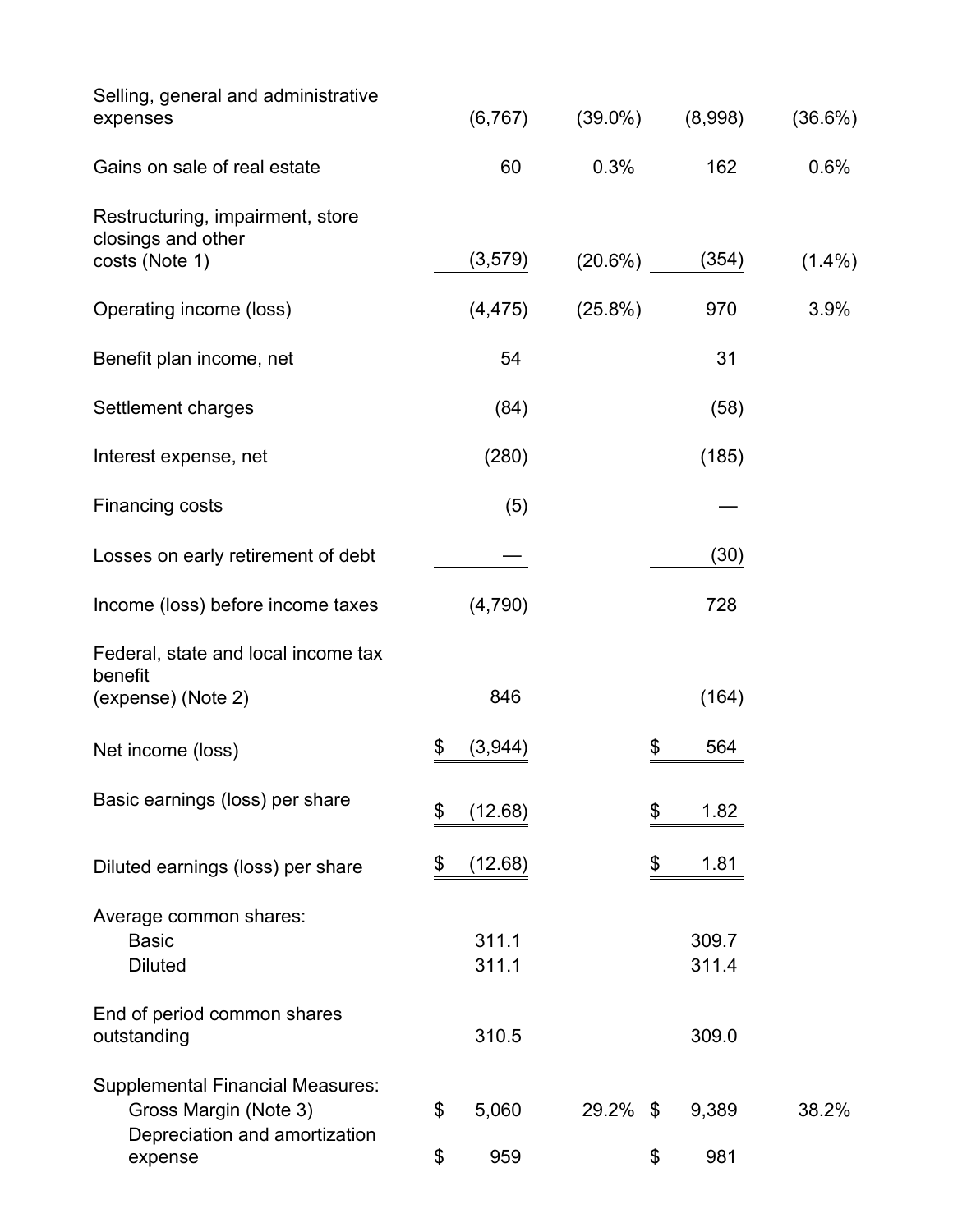#### Consolidated Balance Sheets (Unaudited) (millions)

|                                           | January 30,<br>2021 | February 1,<br>2020 |
|-------------------------------------------|---------------------|---------------------|
| <b>ASSETS:</b>                            |                     |                     |
| <b>Current Assets:</b>                    |                     |                     |
| Cash and cash equivalents                 | \$<br>1,679 \$      | 685                 |
| Receivables                               | 276                 | 409                 |
| Merchandise inventories                   | 3,774               | 5,188               |
| Prepaid expenses and other current assets | 455                 | 528                 |
| <b>Total Current Assets</b>               | 6,184               | 6,810               |
| Property and Equipment – net              | 5,940               | 6,633               |
| <b>Right of Use Assets</b>                | 2,878               | 2,668               |
| Goodwill                                  | 828                 | 3,908               |
| Other Intangible Assets - net             | 437                 | 439                 |
| <b>Other Assets</b>                       | 1,439               | 714                 |
| <b>Total Assets</b>                       | \$<br>17,706        | \$<br>21,172        |
| LIABILITIES AND SHAREHOLDERS' EQUITY:     |                     |                     |
| <b>Current Liabilities:</b>               |                     |                     |
| Short-term debt                           | \$<br>452 \$        | 539                 |
| Merchandise accounts payable              | 1,978               | 1,682               |
| Accounts payable and accrued liabilities  | 2,927               | 3,448               |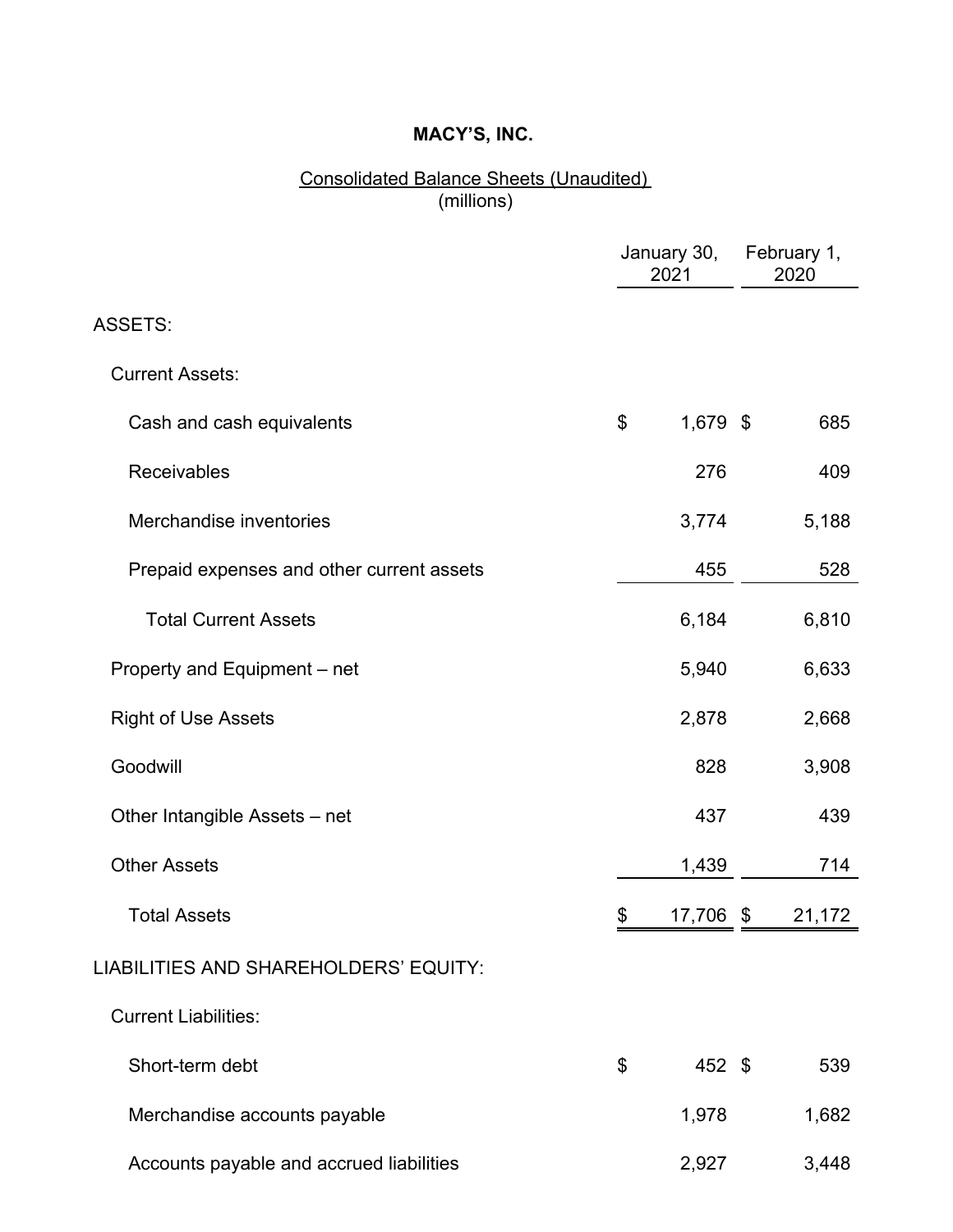| Income taxes                                      |              |     | 81     |
|---------------------------------------------------|--------------|-----|--------|
| <b>Total Current Liabilities</b>                  | 5,357        |     | 5,750  |
| Long-Term Debt                                    | 4,407        |     | 3,621  |
| Long-Term Lease Liabilities                       | 3,185        |     | 2,918  |
| Deferred Income Taxes                             | 908          |     | 1,169  |
| <b>Other Liabilities</b>                          | 1,296        |     | 1,337  |
| <b>Shareholders' Equity</b>                       | 2,553        |     | 6,377  |
| <b>Total Liabilities and Shareholders' Equity</b> | \$<br>17,706 | -\$ | 21,172 |

#### Consolidated Statements of Cash Flows (Unaudited) (Note 4) (millions)

|                                                                    | 52 Weeks Ended 52 Weeks Ended<br>January 30,<br>2021 | February 1,<br>2020 |
|--------------------------------------------------------------------|------------------------------------------------------|---------------------|
| Cash flows from operating activities:                              |                                                      |                     |
| Net income (loss)                                                  | \$<br>$(3,944)$ \$                                   | 564                 |
| Adjustments to reconcile net income (loss) to net<br>cash provided |                                                      |                     |
| by operating activities:                                           |                                                      |                     |
| Restructuring, impairment, store closings and<br>other costs       | 3,579                                                | 354                 |
| Settlement charges                                                 | 84                                                   | 58                  |
| Depreciation and amortization                                      | 959                                                  | 981                 |
| Benefit plans                                                      | 47                                                   | 31                  |
| Stock-based compensation expense                                   | 31                                                   | 38                  |
| Gains on sale of real estate                                       | (60)                                                 | (162)               |
| Deferred income taxes                                              | (327)                                                | (6)                 |
| Amortization of financing costs and premium on                     |                                                      |                     |
| acquired debt                                                      | 18                                                   | $\overline{4}$      |
| Changes in assets and liabilities:                                 |                                                      |                     |
| (Increase) decrease in receivables                                 | 132                                                  | (9)                 |
| Decrease in merchandise inventories                                | 1,406                                                | 75                  |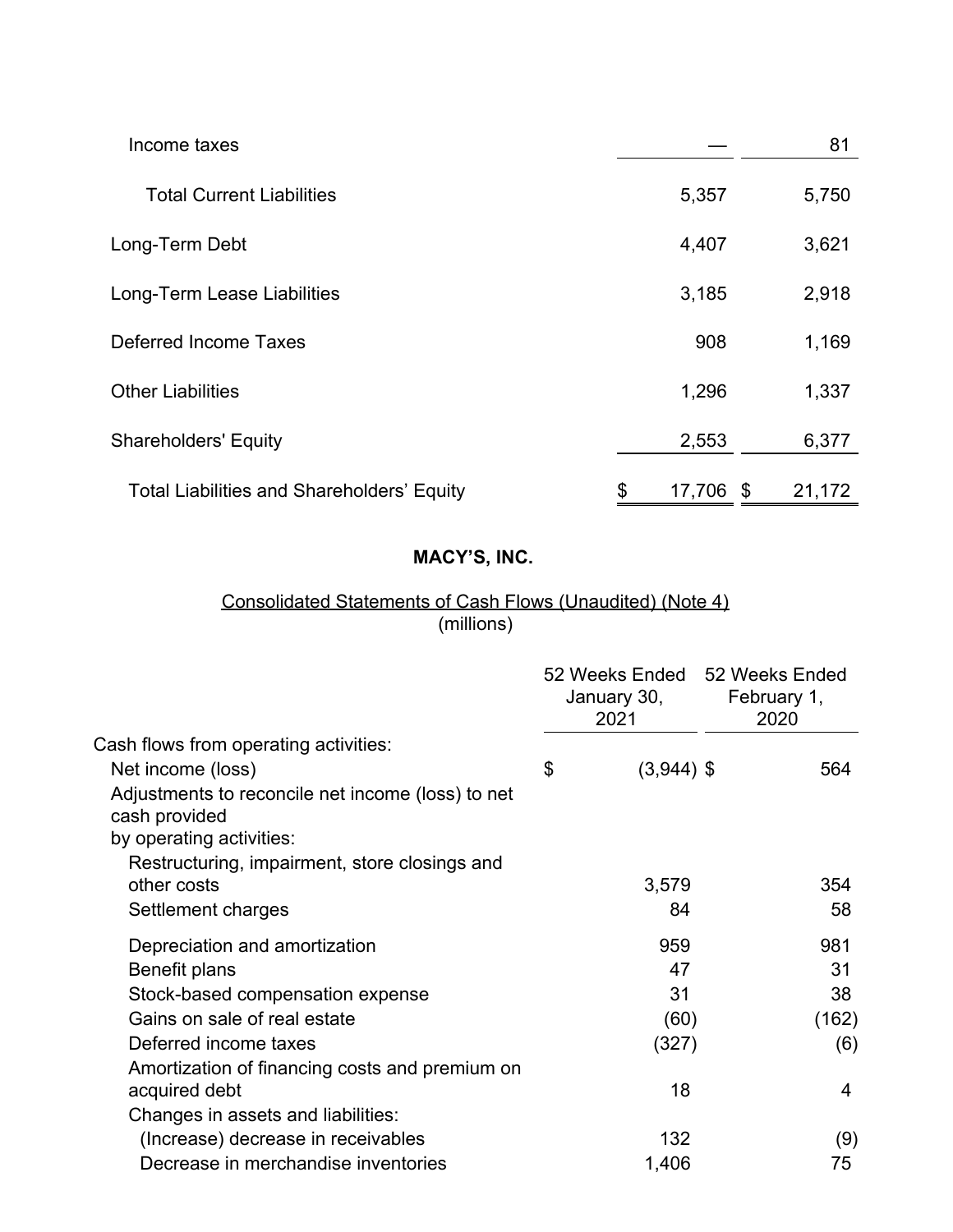| Decrease in prepaid expenses and other               |             |           |
|------------------------------------------------------|-------------|-----------|
| current assets                                       | 51          | 89        |
| Increase in merchandise accounts payable             | 237         | 40        |
| Decrease in accounts payable and accrued             |             |           |
| liabilities                                          | (759)       | (257)     |
| Decrease in current income taxes                     | (617)       | (60)      |
| Change in other assets and liabilities               | (188)       | (132)     |
| Net cash provided by operating activities            | 649         | 1,608     |
| Cash flows from investing activities:                |             |           |
| Purchase of property and equipment                   | (338)       | (902)     |
| Capitalized software                                 | (128)       | (255)     |
| Disposition of property and equipment                | 113         | 185       |
| Other, net                                           | 28          | (30)      |
| Net cash used by investing activities                | (325)       | (1,002)   |
| Cash flows from financing activities:                |             |           |
| Debt issued                                          | 2,780       |           |
| Debt issuance costs                                  | (95)        | (3)       |
| Debt repaid                                          | (2,049)     | (597)     |
| Dividends paid                                       | (117)       | (466)     |
| Increase (decrease) in outstanding checks            | 181         | (62)      |
| Acquisition of treasury stock                        | (1)         | (1)       |
| <b>Issuance of common stock</b>                      |             | 6         |
| Net cash provided (used) by financing                |             |           |
| activities                                           | 699         | (1, 123)  |
| Net increase (decrease) in cash, cash equivalents    |             |           |
| and restricted cash                                  | 1,023       | (517)     |
| Cash, cash equivalents and restricted cash beginning |             |           |
| of period                                            | 731         | 1,248     |
| Cash, cash equivalents and restricted cash end of    |             |           |
| period                                               | \$<br>1,754 | 731<br>\$ |

#### Consolidated Financial Statements (Unaudited)

Notes:

(1)The 52 weeks ended January 30, 2021 include non-cash impairment charges totaling \$3.3 billion, which consist of a \$3.1 billion goodwill impairment charge and an \$0.2 billion impairment charge on long-lived tangible and right of use assets.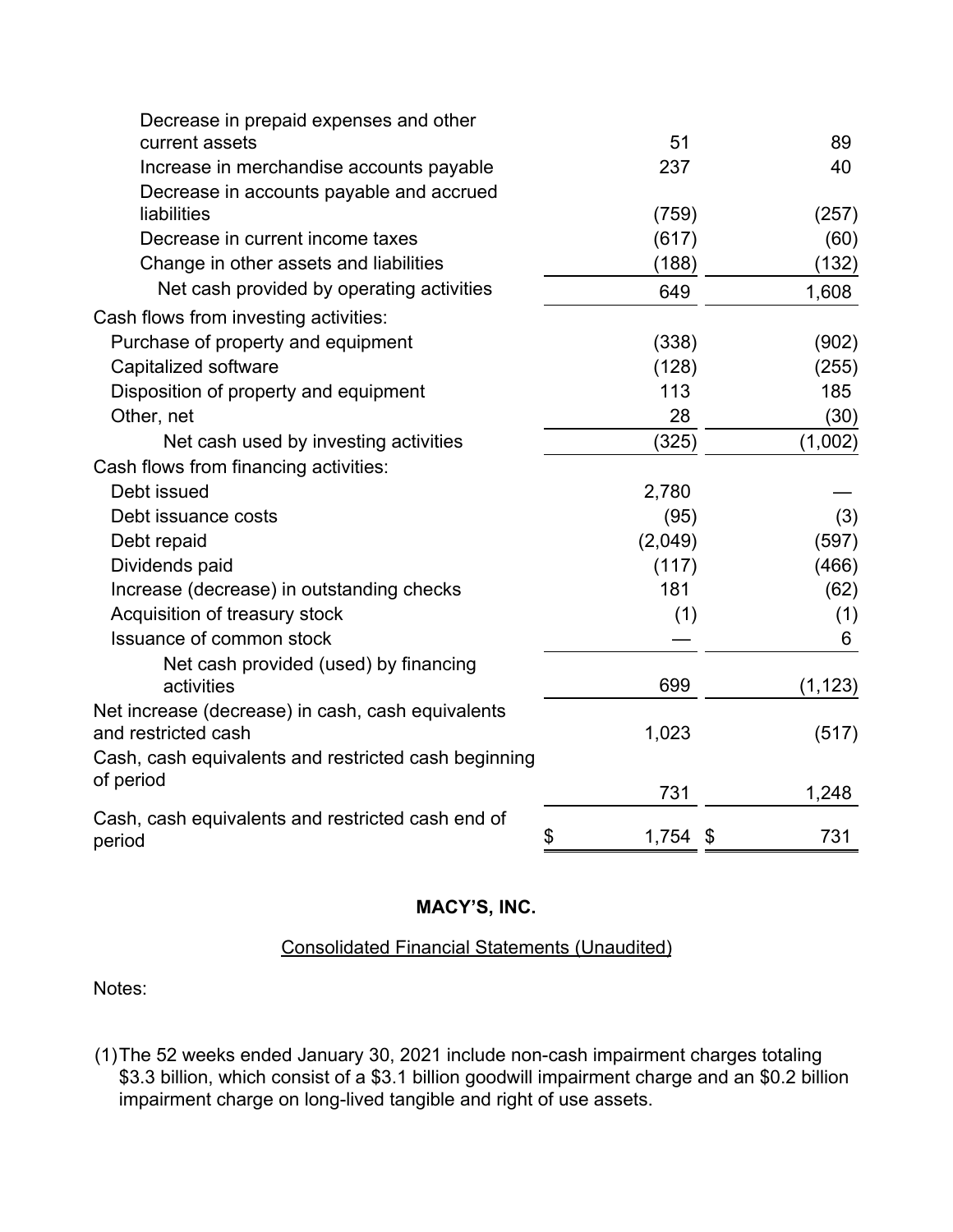- (2)The income tax expense of \$154 million and the income tax benefit of \$846 million, or 49.0% and 17.7% of pretax income and loss, respectively, for the 13 and 52 weeks ended January 30, 2021 reflect a different effective tax rate as compared to the company's federal income tax statutory rate of 21% primarily due to the carryback of net operating losses as permitted under the CARES Act. For the 52 weeks ended January 30, 2021, the benefit of the available carryback of net operating losses was offset by the impact of the non-tax deductible component of the goodwill impairment charge.
- (3)Gross margin is defined as net sales less cost of sales.
- (4)Restricted cash of \$75 million and \$46 million have been included with cash and cash equivalents for the 52 weeks ended January 30, 2021 and February 1, 2020, respectively.

#### Important Information Regarding Non-GAAP Financial Measures

The company reports its financial results in accordance with U.S. generally accepted accounting principles (GAAP). However, management believes that certain non-GAAP financial measures provide users of the company's financial information with additional useful information in evaluating operating performance. Management believes that providing supplemental changes in comparable sales on an owned plus licensed basis and changes in comparable sales on an owned plus licensed basis, which includes adjusting for the impact of comparable sales of departments licensed to third parties, assists in evaluating the company's ability to generate sales growth, whether through owned businesses or departments licensed to third parties, and in evaluating the impact of changes in the manner in which certain departments are operated. Earnings (loss) before interest, taxes, depreciation and amortization (EBITDA) is a non-GAAP financial measure which the company believes provides meaningful information about its operational efficiency by excluding the impact of changes in tax law and structure, debt levels and capital investment. In addition, management believes that excluding certain items from EBITDA, net income (loss) and diluted earnings (loss) per share that are not associated with the company's core operations and that may vary substantially in frequency and magnitude from period-to-period provides useful supplemental measures that assist in evaluating the company's ability to generate earnings and to more readily compare these metrics between past and future periods.

The reconciliation of the forward-looking non-GAAP financial measure of changes in comparable sales on an owned plus licensed basis to GAAP comparable sales (i.e., on an owned basis) is in the same manner as illustrated below, except that the impact of comparable sales of departments licensed to third parties is the only reconciling item. In addition, the company does not provide the most directly comparable forward-looking GAAP measure of diluted earnings per share attributable to Macy's, Inc. shareholders excluding certain items because the timing and amount of excluded items are unreasonably difficult to fully and accurately estimate.

Non-GAAP financial measures should be viewed as supplementing, and not as an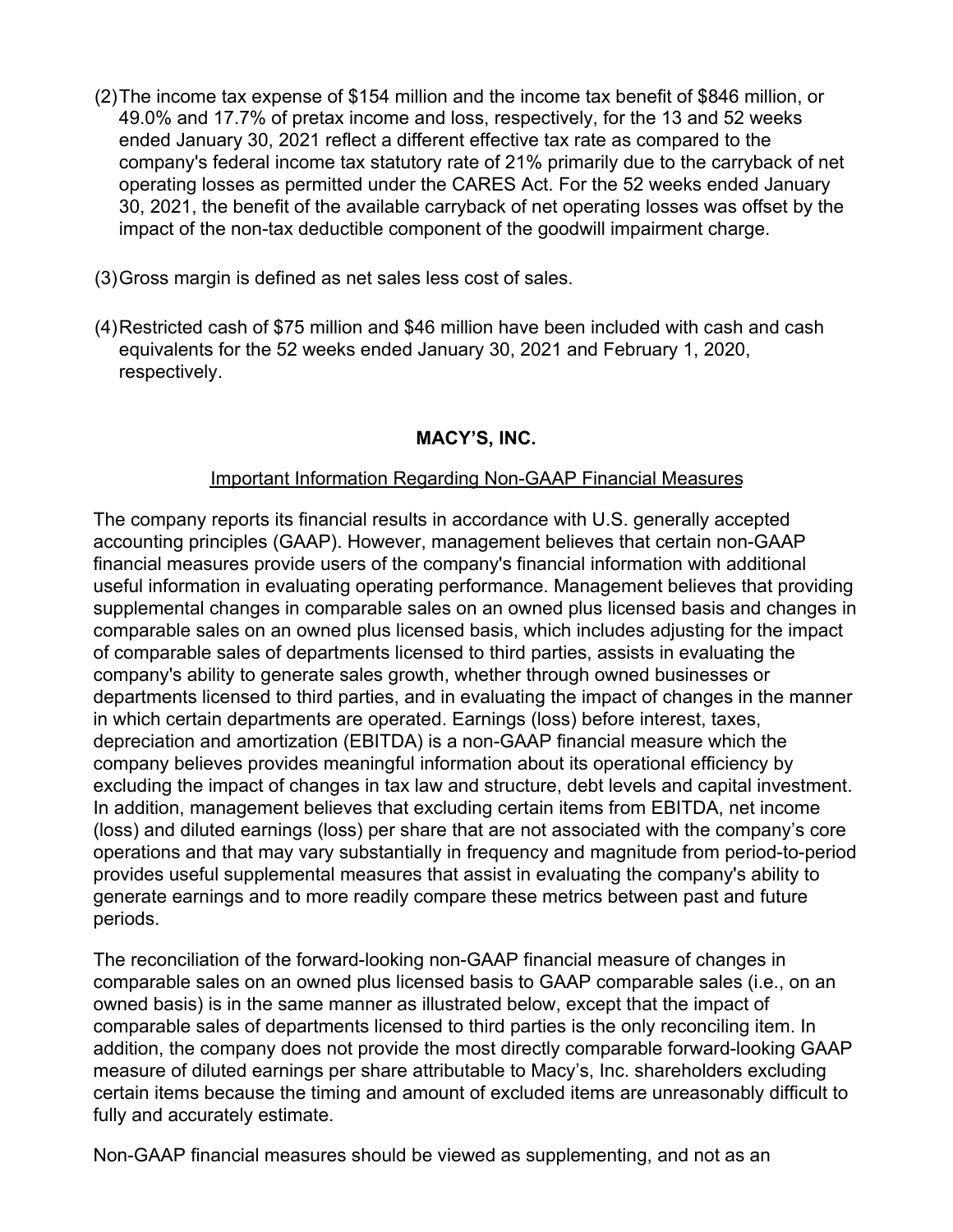alternative or substitute for, the company's financial results prepared in accordance with GAAP. Certain of the items that may be excluded or included in non-GAAP financial measures may be significant items that could impact the company's financial position, results of operations or cash flows and should therefore be considered in assessing the company's actual and future financial condition and performance. Additionally, the amounts received by the company on account of sales of departments licensed to third parties are limited to commissions received on such sales. The methods used by the company to calculate its non-GAAP financial measures may differ significantly from methods used by other companies to compute similar measures. As a result, any non-GAAP financial measures presented herein may not be comparable to similar measures provided by other companies.

#### **MACY'S, INC.**

#### Important Information Regarding Non-GAAP Financial Measures (All amounts in millions except percentages and per share figures)

*Changes in Comparable Sales*

|                                                                              | 13 Weeks Ended<br>January 30, 2021 | 52 Weeks Ended<br>January 30, 2021        |
|------------------------------------------------------------------------------|------------------------------------|-------------------------------------------|
| Decrease in comparable sales on an owned<br>basis (Note 5)                   | $(17.0\%)$                         | (27.9%)                                   |
| Comparable sales impact of departments<br>licensed to third parties (Note 6) | $(0.1\%)$                          | $0.0\%$                                   |
| Decrease in comparable sales on an owned<br>plus licensed basis              | $(17.1\%)$                         | (27.9%)                                   |
|                                                                              | 13 Weeks Ended<br>February 1, 2020 | 52 Weeks Ended<br><b>February 1, 2020</b> |
| Decrease in comparable sales on an owned<br>basis (Note 5)                   | $(0.6\%)$                          | $(0.8\%)$                                 |
| Comparable sales impact of departments<br>licensed to third parties (Note 6) | 0.1%                               | 0.1%                                      |
| Decrease in comparable sales on an owned<br>plus licensed basis              |                                    |                                           |
|                                                                              | $(0.5\%)$                          | $(0.7\%)$                                 |

Notes: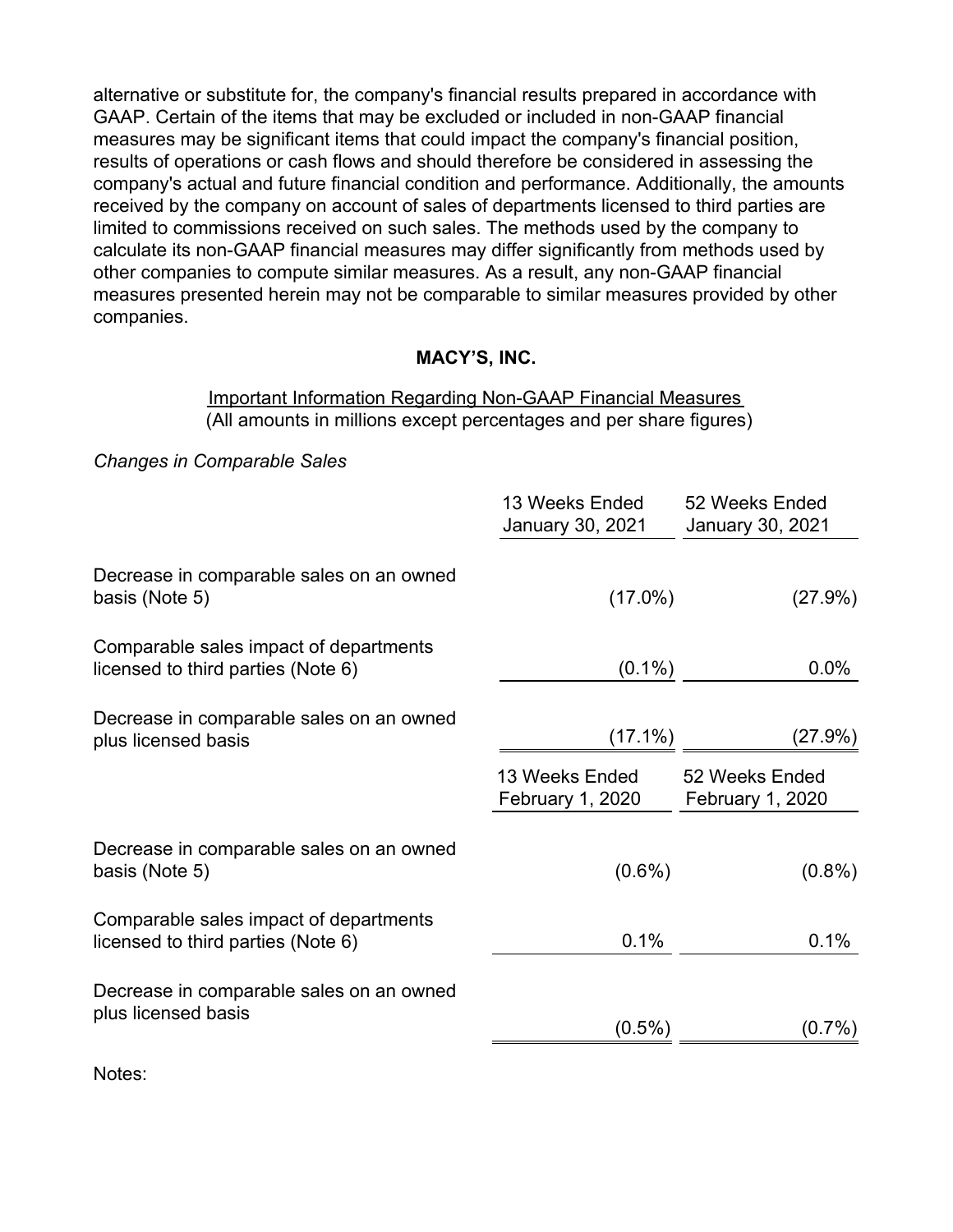- (5) Represents the period-to-period percentage change in net sales from stores in operation throughout the year presented and the immediately preceding year and all online sales, excluding commissions from departments licensed to third parties. Stores impacted by a natural disaster or undergoing significant expansion or shrinkage remain in the comparable sales calculation unless the store, or material portion of the store, is closed for a significant period of time. No stores have been excluded as a result of the COVID-19 pandemic. Definitions and calculations of comparable sales may differ among companies in the retail industry.
- (6) Represents the impact of including the sales of departments licensed to third parties occurring in stores in operation throughout the year presented and the immediately preceding year and all online sales in the calculation of comparable sales. The company licenses third parties to operate certain departments in its stores and online and receives commissions from these third parties based on a percentage of their net sales. In its financial statements prepared in conformity with GAAP, the company includes these commissions (rather than sales of the departments licensed to third parties) in its net sales. The company does not, however, include any amounts in respect of licensed department sales (or any commissions earned on such sales) in its comparable sales in accordance with GAAP (i.e., on an owned basis). The amounts of commissions earned on sales of departments licensed to third parties are not material to its net sales for the periods presented.

#### Important Information Regarding Non-GAAP Financial Measures (All amounts in millions except percentages and per share figures)

Earnings (Loss) before Interest, Taxes, Depreciation and Amortization, Net Income (Loss) and Diluted Earnings (Loss) Per Share, Excluding Certain Items

Non-GAAP financial measures, excluding certain items below, are reconciled to the most directly comparable GAAP measure as follows:

- EBITDA and adjusted EBITDA are reconciled to GAAP net income (loss).
- Adjusted net income (loss) is reconciled to GAAP net income (loss).
- Adjusted diluted earnings (loss) per share is reconciled to GAAP diluted earnings (loss) per share.

#### *EBITDA and Adjusted EBITDA*

|                       |   | 13 Weeks Ended<br>January 30, 2021 | 13 Weeks Ended<br>February 1, 2020 |    |  |
|-----------------------|---|------------------------------------|------------------------------------|----|--|
| Net income            | S | 160S                               | 340                                |    |  |
| Interest expense, net |   | 84                                 |                                    | 42 |  |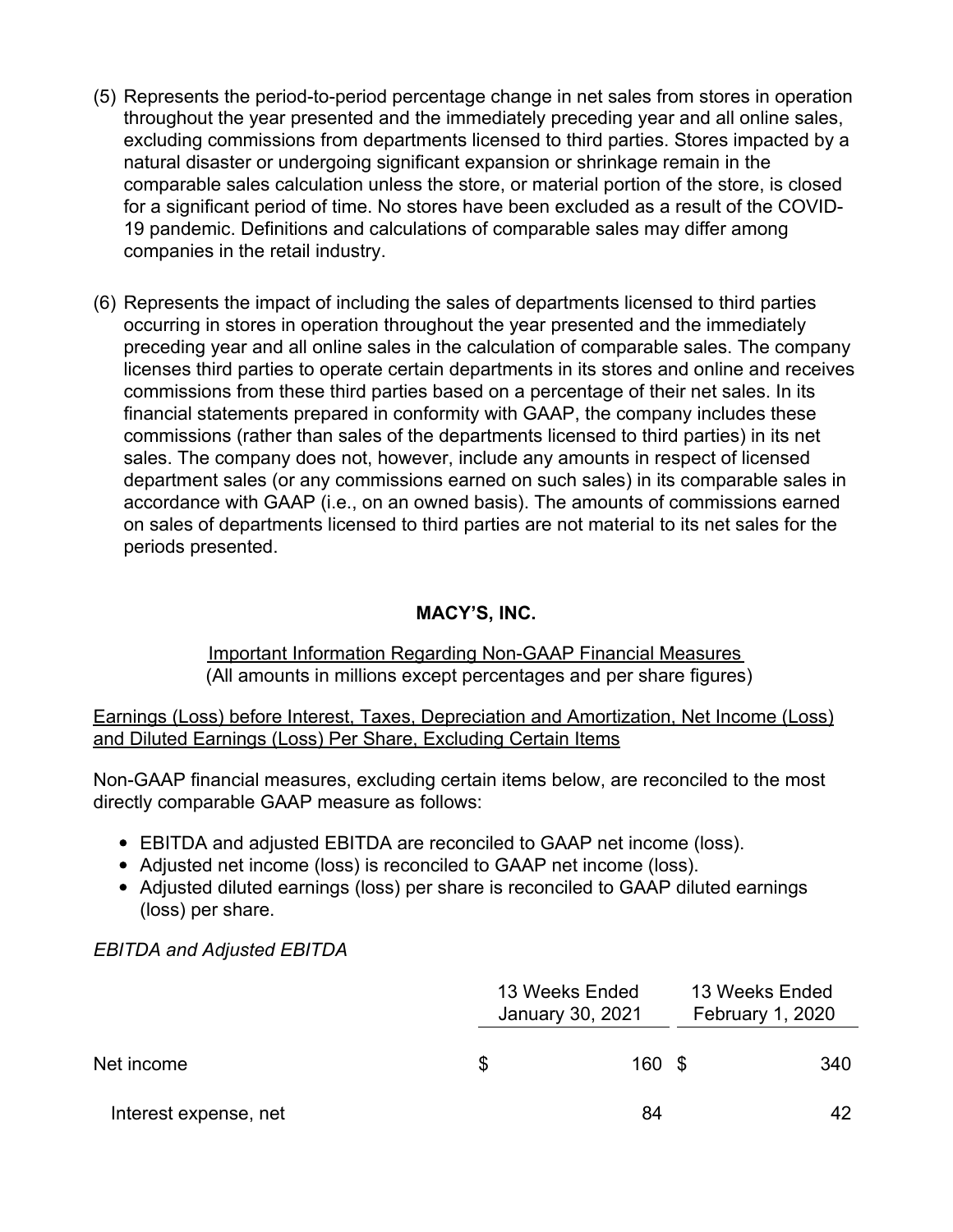| Losses on early retirement of debt                           |    |                                    | 30                                 |
|--------------------------------------------------------------|----|------------------------------------|------------------------------------|
| <b>Financing costs</b>                                       |    | 1                                  |                                    |
| Federal, state and local income tax<br>expense               |    | 154                                | 109                                |
| Depreciation and amortization                                |    | 237                                | 256                                |
| <b>EBITDA</b>                                                |    | 636                                | 777                                |
| Restructuring, impairment, store closings<br>and other costs |    | 134                                | 337                                |
| Settlement charges                                           |    | 19                                 | 46                                 |
| <b>Adjusted EBITDA</b>                                       |    | 789 \$                             | 1,160                              |
|                                                              |    | 52 Weeks Ended<br>January 30, 2021 | 52 Weeks Ended<br>February 1, 2020 |
| Net income (loss)                                            | \$ | $(3,944)$ \$                       | 564                                |
| Interest expense, net                                        |    | 280                                | 185                                |
| Losses on early retirement of debt                           |    |                                    | 30                                 |
| <b>Financing costs</b>                                       |    | 5                                  |                                    |
| Federal, state and local income tax (benefit)<br>expense     |    | (846)                              | 164                                |
| Depreciation and amortization                                |    | 959                                | 981                                |
| <b>EBITDA</b>                                                |    | (3, 546)                           | 1,924                              |
| Restructuring, impairment, store closings<br>and other costs |    | 3,579                              | 354                                |
| Settlement charges                                           |    | 84                                 | 58                                 |
| <b>Adjusted EBITDA</b>                                       | \$ | $117$ \$                           | 2,336                              |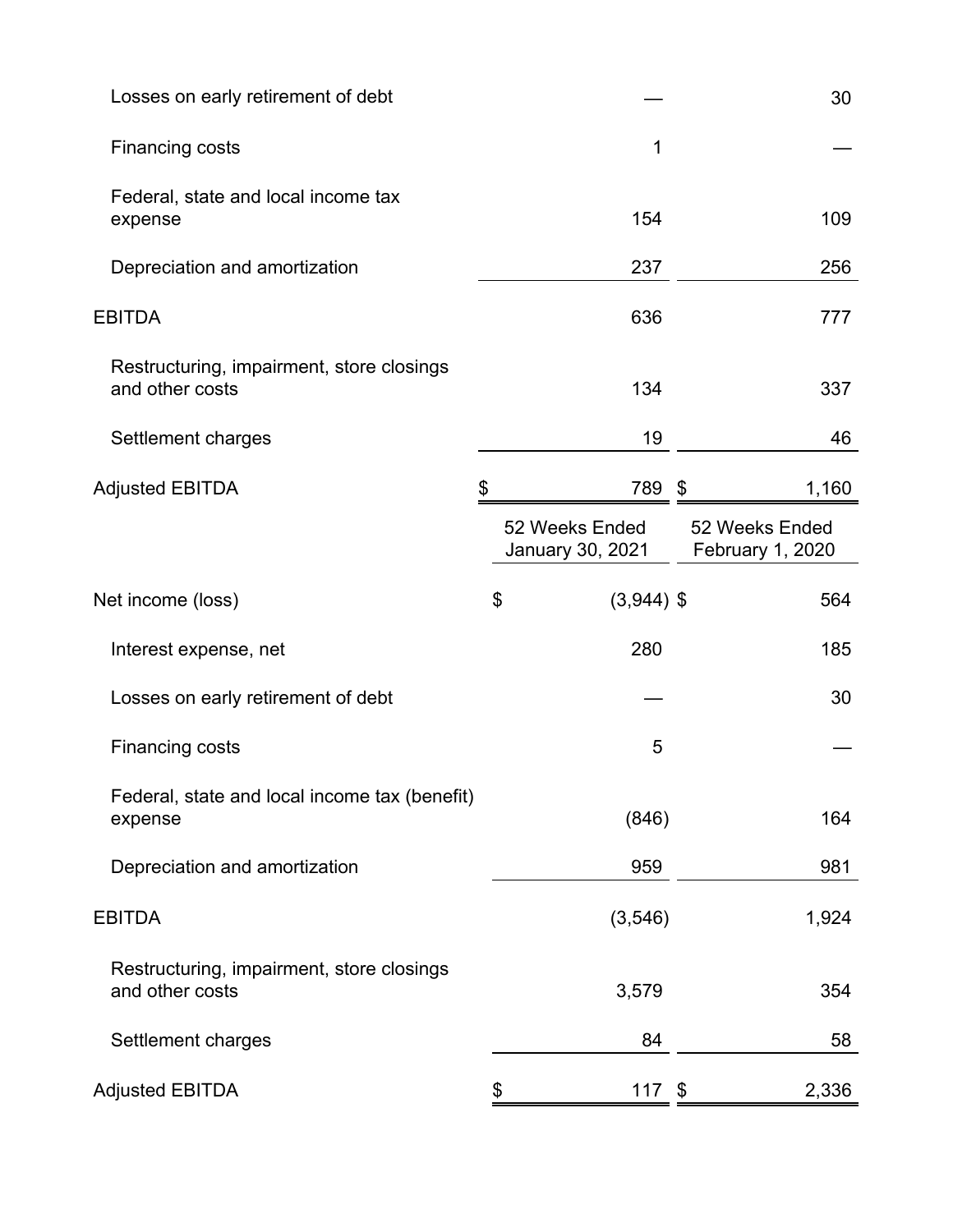#### Important Information Regarding Non-GAAP Financial Measures (All amounts in millions except percentages and per share figures)

## *Adjusted Net Income (Loss) and Adjusted Diluted Earnings (Loss) Per Share*

|                                                              | 13 Weeks Ended<br>January 30. 2021 |                                                                 |    |                                                   | 13 Weeks Ended<br>February 1, 2020 |                      |                                         |        |
|--------------------------------------------------------------|------------------------------------|-----------------------------------------------------------------|----|---------------------------------------------------|------------------------------------|----------------------|-----------------------------------------|--------|
|                                                              |                                    | <b>Diluted</b><br><b>Net</b><br>Earnings<br>Per Share<br>Income |    |                                                   | <b>Net</b><br>Income               |                      | <b>Diluted</b><br>Earnings<br>Per Share |        |
| As reported                                                  | \$                                 | 160                                                             | \$ | $0.50$ \$                                         |                                    | 340                  | -\$                                     | 1.09   |
| Restructuring, impairment, store closings<br>and other costs |                                    | 134                                                             |    | 0.42                                              |                                    | 337                  |                                         | 1.08   |
| Settlement charges                                           |                                    | 19                                                              |    | 0.06                                              |                                    | 46                   |                                         | 0.15   |
| Losses on early retirement of debt                           |                                    |                                                                 |    |                                                   |                                    | 30                   |                                         | 0.10   |
| Financing costs                                              |                                    | 1                                                               |    | 0.01                                              |                                    |                      |                                         |        |
| Income tax impact of certain items<br>identified above       |                                    | (61)                                                            |    | (0.19)                                            |                                    | (92)                 |                                         | (0.30) |
| As adjusted                                                  | \$                                 | $253$ \$                                                        |    | $0.80$ \$                                         |                                    | 661                  | $\boldsymbol{\mathcal{S}}$              | 2.12   |
|                                                              | 52 Weeks Ended<br>January 30, 2021 |                                                                 |    | 52 Weeks Ended<br>February 1, 2020                |                                    |                      |                                         |        |
|                                                              |                                    | <b>Net</b><br>Income<br>(Loss)                                  |    | <b>Diluted</b><br>Earnings<br>(Loss) Per<br>Share |                                    | <b>Net</b><br>Income | <b>Diluted</b><br>Earnings<br>Per Share |        |
| As reported                                                  |                                    |                                                                 |    | $$^{(3,944)}$ \$ (12.68) \$                       |                                    | 564 \$               |                                         | 1.81   |
| Restructuring, impairment, store closings<br>and other costs |                                    | 3,579                                                           |    | 11.50                                             |                                    | 354                  |                                         | 1.13   |
| Settlement charges                                           |                                    | 84                                                              |    | 0.27                                              |                                    | 58                   |                                         | 0.19   |
| Losses on early retirement of debt                           |                                    |                                                                 |    |                                                   |                                    | 30                   |                                         | 0.10   |